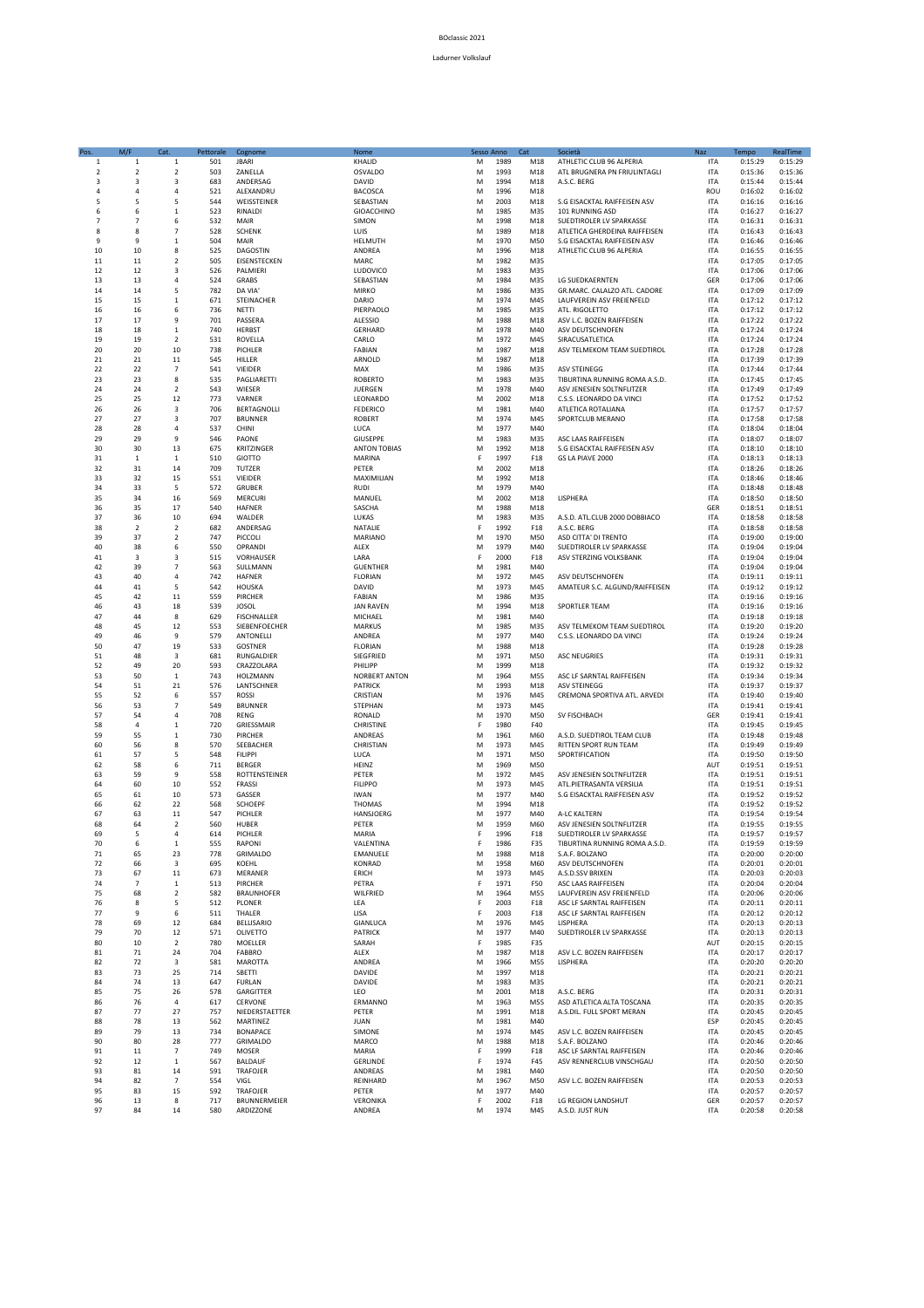| 98         | 85         |                                           | 595        | <b>STOCKER</b>                |
|------------|------------|-------------------------------------------|------------|-------------------------------|
| 99         | 86         | 16<br>29                                  | 599        | LINDNER                       |
| 100        | 87         | 5                                         | 602        | LANCIONI                      |
| 101        | 88         | 6                                         | 723        | DANTONE                       |
| 102        | 14         | 3                                         | 564        | MITTERRUTZNER                 |
| 103        | 15         | $\mathbf 1$                               | 748        | THALER                        |
| 104        | 89         | 30                                        | 611        | PLATTNER                      |
| 105        | 16         | 4                                         | 677        | RIER                          |
| 106        | 17         | $\overline{2}$                            | 601        | THALER                        |
| 107        | 90         | $\bf 8$                                   | 613        | LOCHMANN                      |
| 108        | 91         | 15                                        | 731        | <b>HOFER</b>                  |
| 109        | 92         | $\overline{7}$                            | 561        | PLONER                        |
| 110        | 93         | 14                                        | 574        | GIRARDO                       |
| 111<br>112 | 18<br>19   | 9<br>$\mathbf 2$                          | 577<br>588 | SANTINI<br><b>GAGLIARDI</b>   |
| 113        | 94         | 9                                         | 575        | RAMAROLI                      |
| 114        | 95         | $\sqrt{4}$                                | 753        | DI CECCO                      |
| 115        | 96         | 5                                         | 584        | ROSSI                         |
| 116        | 97         | 15                                        | 610        | EPPACHER                      |
| 117        | 98         | 10                                        | 596        | SARTI                         |
| 118        | 99         | 17                                        | 598        | MAHLKNECHT                    |
| 119        | 100        | 8                                         | 756        | HUBER                         |
| 120        | 101        | $\mathbf 1$                               | 624        | <b>KNOLL</b>                  |
| 121        | 102        | 9                                         | 715        | <b>STOCKER</b>                |
| 122<br>123 | 103<br>104 | 16<br>10                                  | 565<br>691 | <b>NETTIS</b><br>LEIMGRUBER   |
| 124        | 20         | $\overline{\mathbf{3}}$                   | 703        | <b>TSCHOLL</b>                |
| 125        | 21         | $\overline{2}$                            | 685        | LAMPRECHT                     |
| 126        | 105        | 31                                        | 719        | VIGL                          |
| 127        | 106        | 17                                        | 615        | SCOGNAMIGLIO                  |
| 128        | 107        | 32                                        | 786        | TETTER                        |
| 129        | 108        | $11\,$                                    | 690        | WERTH                         |
| 130        | 109        | 12                                        | 605        | TORRESANI                     |
| 131        | 110        | 6                                         | 586        | HOELLER                       |
| 132        | 111        | 18                                        | 699        | GUERRA                        |
| 133        | 112        | 18                                        | 705        | SIVIERI                       |
| 134        | 113        | 11                                        | 556        | <b>GELATI</b>                 |
| 135        | 114        | 16<br>$10\,$                              | 637<br>658 | PRIETH                        |
| 136<br>137 | 22<br>115  | 17                                        | 585        | PLANCKER<br>KOHLGRUBER        |
| 138        | 116        | 33                                        | 612        | PLATTNER                      |
| 139        | 23         | $\overline{4}$                            | 642        | ELEKNE' PARIZEK               |
| 140        | 117        | 13                                        | 630        | GOSTNER                       |
| 141        | 118        | 1                                         | 752        | MERIGHI                       |
| 142        | 119        | 19                                        | 587        | CATALDO                       |
| 143        | 120        | 14                                        | 713        | THURNER                       |
| 144        | 24         | 11                                        | 594        | NASCIMBENI                    |
| 145        | 25         | $\mathbf{1}$                              | 608        | HUBER                         |
| 146<br>147 | 121<br>122 | 20<br>15                                  | 668<br>644 | SANTILLO<br><b>UNTERHOFER</b> |
| 148        | 26         | $\overline{2}$                            | 628        | <b>BRACCINI</b>               |
| 149        | 123        | 16                                        | 724        | MERZETTI                      |
| 150        | 124        | 19                                        | 597        | ZANOTTI                       |
| 151        | 125        | 17                                        | 775        | <b>STORTI</b>                 |
| 152        | 27         | 12                                        | 725        | EGGER                         |
| 153        | 28         | 5                                         | 680        | THALER                        |
| 154        | 126        | 20                                        | 702        | <b>STEINER</b>                |
| 155        | 127        | 21                                        | 686        | <b>TORELLI</b>                |
| 156        | 29         | $\overline{\mathbf{3}}$                   | 604        | KERSCHBAUMER                  |
| 157<br>158 | 30<br>31   | $\overline{\mathbf{3}}$<br>$\overline{4}$ | 600<br>639 | ANGERER<br><b>HOFER</b>       |
| 159        | 128        | 18                                        | 603        | STRIMMER                      |
| 160        | 129        | 18                                        | 785        | <b>MORBINI</b>                |
| 161        | 130        | $\overline{2}$                            | 609        | COLZ                          |
| 162        | 131        | 21                                        | 676        | LADURNER                      |
| 163        | 132        | 12                                        | 590        | ZAMBELLI                      |
| 164        | 133        | $\overline{2}$                            | 641        | PAVANELLO                     |
| 165        | 32         | 3                                         | 618        | BRUGNA                        |
| 166        | 134        | 22                                        | 589        | <b>FILECCIA</b>               |
| 167        | 135        | 19                                        | 688        | PETRARULO<br>STOLZLECHNER     |
| 168<br>169 | 136<br>33  | 20<br>2                                   | 692<br>651 | SCHILLING                     |
| 170        | 137        | 3                                         | 759        | VIGL                          |
| 171        | 138        | 19                                        | 716        | AVANTIFIORI                   |
| 172        | 34         | 5                                         | 774        | SADRAOUI                      |
| 173        | 35         | $\overline{4}$                            | 627        | STRIMMER                      |
| 174        | 139        | 13                                        | 710        | MISSIAGGIA                    |
| 175        | 140        | 23                                        | 606        | CELLA                         |
| 176        | 36         | 13                                        | 689        | HOFER                         |
| 177        | 37         | 5                                         | 758        | BARZELLONI                    |
| 178        | 141<br>142 | 24<br>4                                   | 634        | BRAUN<br>MORANDELL            |
| 179<br>180 | 143        | 25                                        | 700<br>722 | <b>DAUKAS</b>                 |
| 181        | 144        | 21                                        | 626        | MUSMARRA                      |
| 182        | 145        | 22                                        | 652        | LORENZI                       |
| 183        | 38         | 6                                         | 657        | <b>FLORIO</b>                 |
| 184        | 39         | 14                                        | 646        | TUTZER                        |
| 185        | 146        | 22                                        | 670        | GASSER                        |
| 186        | 147        | 20                                        | 687        | LAMBER                        |
| 187        | 148        | 26                                        | 632        | TELSER                        |
| 188        | 40         | $\mathbf 3$                               | 621        | PALMA                         |
| 189        | 149        | 14                                        | 769        | PEZZARINI                     |
| 190<br>191 | 150<br>151 | 23<br>15                                  | 698<br>619 | FUSARO<br>SCOPELLI            |
| 192        | 152        | 24                                        | 679        | PFLANZER                      |
| 193        | 41         | 4                                         | 763        | PIRCHER                       |
| 194        | 42         | 6                                         | 635        | WARASIN                       |
| 105        | 152        | 16                                        | 616        | <b><i>RANIGLER</i></b>        |

| <b><i>FEPHAN</i></b><br>HILIPP      |
|-------------------------------------|
| JIGI                                |
| ONATO<br>ATALIE                     |
| DELTRAUD<br>LORIAN                  |
| NGELIKA<br><b>AROLINA ROS</b>       |
| <b>OSEF</b>                         |
| ELMUT<br>ALENTIN                    |
| 'AN<br>NNA                          |
| AOLA<br>RANCO                       |
| <b>IUSEPPE</b>                      |
| <b>IARTINO</b><br>ATRICK            |
| JCA<br>GON                          |
| ELIX ALO<br><b>JIS</b>              |
| OBERT<br>JERGEN                     |
| <b>IANLU</b><br>RWIN                |
| ALNC                                |
| ERENA<br><b>HRISTOPH</b>            |
| LIPPO<br>١<br><b>OSEF</b>           |
| HRISTIAN                            |
| <b>IASSIMO</b><br><b>OSEF</b>       |
| <b>ALTER</b>                        |
| <b>IORGIO</b><br><b>IASSIM</b><br>١ |
| <b>IARKUS</b><br>OMINA              |
| ARALD                               |
| HOMAS<br>ORTENZIA                   |
| RNS<br>Ī<br><b>RIO</b>              |
| <b>IARCO</b>                        |
| ERHARD MARIA<br>ARA                 |
| NGELIC<br>A<br><b>IARCO</b>         |
| RWIN<br>MONA                        |
| <b>IARC</b><br>$\mathfrak{z}$       |
| <b>TEFANO</b><br><b>IORGIO</b>      |
| IC<br>$\mathbf{C}$<br>ОLЕ           |
| <b>IONIKA</b><br>LEX                |
| LBERTO<br>NNA MARIA                 |
| ATJA                                |
| Alnc<br>NDREAS                      |
| <b>IARTIN</b><br>LBERTO             |
| LEX                                 |
| <b>JCA</b><br>AVIC<br>١             |
| ORIS<br><b>IASSIMILIANO VITI</b>    |
| ABRIELE<br>اءس<br>UDOLF             |
| LISABETH                            |
| ARL<br><b>CCARDO</b>                |
| ASNAA                               |
| VI MARIA<br>OBERTO                  |
| ICOLA<br><b>HRISTINE</b>            |
| AC<br>ĴLA                           |
| JERGEN<br>RNST                      |
| GITAS<br><b>IUSEPPE</b>             |
| O                                   |
| ZIANA ANGELA<br>MMA                 |
| NDREAS<br>ATRICK                    |
| <b>IARTIN</b>                       |
| <b>IARIA LUISE</b><br>ANIELE        |
| <b>IARCO</b><br>AOLO                |
| <b>IARTIN</b>                       |
| <b>IARGARETA</b><br>ARIN            |
| <b>IARCUS</b>                       |

| 98         | 85         | 16                   | 595        | <b>STOCKER</b>                      | STEPHAN                           | M      | 1978         | M40               | ASV RENNERCLUB VINSCHGAU                         | ITA                      | 0:21:00            | 0:21:00            |
|------------|------------|----------------------|------------|-------------------------------------|-----------------------------------|--------|--------------|-------------------|--------------------------------------------------|--------------------------|--------------------|--------------------|
| 99         | 86         | 29                   | 599        | LINDNER                             | PHILIPP                           | M      | 1993         | M18               |                                                  | <b>ITA</b>               | 0:21:02            | 0:21:02            |
| 100        | 87         | 5                    | 602        | LANCIONI                            | LUIGI                             | M      | 1966         | M55               | LISPHERA                                         | <b>ITA</b>               | 0:21:03            | 0:21:03            |
| 101        | 88         | 6                    | 723        | DANTONE                             | <b>DONATO</b>                     | M      | 1963         | M55               | G.S.'LENTI E VELOCI' RAIFFEISE                   | <b>ITA</b>               | 0:21:06            | 0:21:06            |
| 102        | 14         | 3                    | 564        | MITTERRUTZNER                       | NATALIE                           | F      | 1986         | F35               |                                                  | <b>ITA</b>               | 0:21:07            | 0:21:07            |
| 103        | 15         | $\mathbf 1$          | 748        | THALER                              | EDELTRAUD                         | F      | 1966         | F55               | ASV TELMEKOM TEAM SUEDTIROL                      | <b>ITA</b>               | 0:21:10            | 0:21:10            |
| 104        | 89         | 30                   | 611        | PLATTNER                            | <b>FLORIAN</b>                    | M      | 1987         | M18               |                                                  | <b>ITA</b>               | 0:21:12            | 0:21:12            |
| 105        | 16         | $\overline{a}$       | 677        | RIER                                | <b>ANGFLIKA</b>                   | F      | 1983         | F35               |                                                  | <b>ITA</b>               | 0:21:14            | 0:21:14            |
| 106        | 17         | $\overline{2}$       | 601        | THALER                              | KAROLINA ROSA                     | F      | 1972         | F45               | ASC LF SARNTAL RAIFFEISEN                        | <b>ITA</b>               | 0:21:19            | 0:21:19            |
| 107        | 90         | 8                    | 613        | LOCHMANN                            | JOSEF                             | M      | 1971         | M50               |                                                  | <b>ITA</b>               | 0:21:20            | 0:21:20            |
| 108        | 91         | 15                   | 731        | <b>HOFER</b>                        | <b>HELMUT</b>                     | M      | 1976         | M45               |                                                  | <b>ITA</b>               | 0:21:21            | 0:21:21            |
| 109        | 92         | $\overline{7}$       | 561        | PLONER                              | VALENTIN                          | M      | 1964         | M55               | S.G EISACKTAL RAIFFEISEN ASV                     | <b>ITA</b>               | 0:21:22            | 0:21:22            |
| 110        | 93         | 14                   | 574        | GIRARDO                             | <b>IVAN</b>                       | M      | 1983         | M35               |                                                  | <b>ITA</b>               | 0:21:23            | 0:21:23            |
| 111        | 18         | $\mathsf g$          | 577        | SANTINI                             | ANNA                              | F      | 2000         | F18               | U.S.D. CERMIS                                    | <b>ITA</b>               | 0:21:26            | 0:21:26            |
| 112        | 19         | $\overline{2}$       | 588        | <b>GAGLIARDI</b><br><b>RAMAROLI</b> | PAOLA                             | F      | 1963         | F55               | LISPHERA                                         | <b>ITA</b>               | 0:21:27            | 0:21:27            |
| 113        | 94<br>95   | 9<br>$\overline{a}$  | 575<br>753 | DI CECCO                            | FRANCO<br>GIUSEPPE                | M<br>M | 1969<br>1961 | M50<br>M60        | A.S.D.TEAM 3V                                    | <b>ITA</b><br><b>ITA</b> | 0:21:27<br>0:21:29 | 0:21:27<br>0:21:29 |
| 114        |            | 5                    |            |                                     |                                   |        |              |                   | ATLETICA TEAM LOPPIO<br>SUEDTIROLER LV SPARKASSE |                          |                    | 0:21:30            |
| 115<br>116 | 96<br>97   | 15                   | 584<br>610 | ROSSI<br><b>EPPACHER</b>            | <b>MARTINO</b><br><b>PATRICK</b>  | M<br>M | 1958<br>1983 | M60<br>M35        |                                                  | <b>ITA</b><br><b>ITA</b> | 0:21:30<br>0:21:30 | 0:21:30            |
| 117        | 98         | 10                   | 596        | SARTI                               | LUCA                              | M      | 1968         | M50               | ASS.SPORT.DILETTANT.DRIBBLING                    | <b>ITA</b>               | 0:21:32            | 0:21:32            |
| 118        | 99         | 17                   | 598        | MAHLKNECHT                          | EGON                              | M      | 1977         | M40               |                                                  | <b>ITA</b>               | 0:21:33            | 0:21:33            |
| 119        | 100        | 8                    | 756        | HUBER                               | <b>FELIX ALOIS</b>                | M      | 1966         | M55               | SUEDTIROLER LV SPARKASSE                         | <b>ITA</b>               | 0:21:39            | 0:21:39            |
| 120        | 101        | $\mathbf 1$          | 624        | KNOLL                               | <b>ROBERT</b>                     | M      | 1952         | M65               | ASC LF SARNTAL RAIFFEISEN                        | <b>ITA</b>               | 0:21:43            | 0:21:43            |
| 121        | 102        | 9                    | 715        | <b>STOCKER</b>                      | <b>JUERGEN</b>                    | M      | 1966         | M55               |                                                  | <b>ITA</b>               | 0:21:45            | 0:21:45            |
| 122        | 103        | 16                   | 565        | <b>NETTIS</b>                       | GIANLUCA                          | M      | 1974         | M45               | ATHLETIC CLUB 96 ALPERIA                         | <b>ITA</b>               | 0:21:47            | 0:21:47            |
| 123        | 104        | 10                   | 691        | LEIMGRUBER                          | ERWIN                             | M      | 1965         | M55               | LAUFCLUB PUSTERTAL                               | <b>ITA</b>               | 0:21:48            | 0:21:48            |
| 124        | 20         | 3                    | 703        | <b>TSCHOLL</b>                      | SONJA                             | F      | 1973         | F45               | ASV L.C. BOZEN RAIFFEISEN                        | <b>ITA</b>               | 0:21:49            | 0:21:49            |
| 125        | 21         | $\overline{2}$       | 685        | LAMPRECHT                           | VERENA                            | F      | 1977         | F40               | RITTEN SPORT RUN TEAM                            | <b>ITA</b>               | 0:21:54            | 0:21:54            |
| 126        | 105        | 31                   | 719        | VIGI                                | <b>CHRISTOPH</b>                  | M      | 1994         | M18               | ASC LF SARNTAL RAIFFEISEN                        | <b>ITA</b>               | 0:21:55            | 0:21:55            |
| 127        | 106        | 17                   | 615        | SCOGNAMIGLIO                        | <b>FILIPPO</b>                    | M      | 1975         | M45               |                                                  | <b>ITA</b>               | 0:22:01            | 0:22:01            |
| 128        | 107        | 32                   | 786        | TETTER                              | JOSEF                             | M      | 1993         | M18               |                                                  | <b>ITA</b>               | 0:22:07            | 0:22:07            |
| 129        | 108        | 11                   | 690        | WERTH                               | CHRISTIAN                         | M      | 1966         | M55               | A.S.C. BERG                                      | <b>ITA</b>               | 0:22:08            | 0:22:08            |
| 130        | 109        | 12                   | 605        | <b>TORRESANI</b>                    | MASSIMO                           | M      | 1963         | M55               | <b>I ISPHERA</b>                                 | <b>ITA</b>               | 0:22:09            | 0:22:09            |
| 131        | 110        | 6                    | 586        | HOELLER                             | JOSEF                             | M      | 1958         | M60               | ASV RENNERCLUB VINSCHGAU                         | <b>ITA</b>               | 0:22:12            | 0:22:12            |
| 132        | 111        | 18                   | 699        | GUFRRA                              | WALTER                            | M      | 1974         | M45               | ASV L.C. BOZEN RAIFFEISEN                        | <b>ITA</b>               | 0:22:14            | 0:22:14            |
| 133        | 112        | 18                   | 705        | SIVIERI                             | <b>GIORGIO</b>                    | M      | 1978         | M40               | ASV L.C. BOZEN RAIFFEISEN                        | <b>ITA</b>               | 0:22:17            | 0:22:17            |
| 134        | 113        | 11                   | 556        | <b>GELATI</b>                       | MASSIMO                           | M      | 1968         | M50               | C.U.S. PARMA                                     | <b>ITA</b>               | 0:22:17            | 0:22:17            |
| 135        | 114        | 16                   | 637        | PRIETH                              | <b>MARKUS</b>                     | M      | 1983         | M35               | LAUFCLUB PUSTERTAL                               | <b>ITA</b>               | 0:22:18            | 0:22:18            |
| 136        | 22         | 10                   | 658        | PLANCKER                            | <b>ROMINA</b>                     | F      | 1997         | F18               | ASV GHERDEINA RUNNERS                            | <b>ITA</b>               | 0:22:20            | 0:22:20            |
| 137        | 115        | 17                   | 585        | KOHLGRUBER                          | HARALD                            | M      | 1983         | M35               | <b>LAUFCLUB PUSTERTAL</b>                        | <b>ITA</b>               | 0:22:22            | 0:22:22            |
| 138        | 116        | 33                   | 612        | PLATTNER                            | <b>THOMAS</b>                     | M      | 1987         | M18               |                                                  | <b>ITA</b>               | 0:22:23            | 0:22:23            |
| 139        | 23         | $\overline{4}$       | 642        | ELEKNE' PARIZEK                     | HORTENZIA                         | F      | 1976         | F45               | ASC LAAS RAIFFEISEN                              | <b>ITA</b>               | 0:22:25            | 0:22:25            |
| 140        | 117        | 13                   | 630        | <b>GOSTNER</b>                      | <b>ERNST</b>                      | M      | 1962         | M55               |                                                  | <b>ITA</b>               | 0:22:26            | 0:22:26            |
| 141        | 118        | $\mathbf{1}$         | 752        | MERIGHI                             | SIRIO                             | M      | 1951         | M70               | ATLETICA TEAM LOPPIO                             | <b>ITA</b>               | 0:22:29            | 0:22:29            |
| 142        | 119        | 19                   | 587        | CATALDO                             | MARCO                             | M      | 1977         | M40               | A.S. PODISTICA PARABITA                          | <b>ITA</b>               | 0:22:31            | 0:22:31            |
| 143        | 120        | 14                   | 713        | THURNER                             | <b>GERHARD MARIA</b>              | M      | 1964         | M55               | ASC LF SARNTAL RAIFFEISEN                        | <b>ITA</b>               | 0:22:31            | 0:22:31            |
| 144        | 24         | 11                   | 594        | NASCIMBENI                          | SARA                              | F      | 2000         | F18               | SPORTLER TEAM                                    | <b>ITA</b>               | 0:22:32            | 0:22:32            |
| 145        | 25<br>121  | $\mathbf{1}$<br>20   | 608<br>668 | HUBER<br>SANTILLO                   | ANGELICA<br>MARCO                 | F<br>M | 1961<br>1978 | F60<br>M40        | SPORTCLUB MERANO                                 | <b>ITA</b><br><b>ITA</b> | 0:22:35<br>0:22:55 | 0:22:35<br>0:22:55 |
| 146<br>147 | 122        | 15                   | 644        | <b>UNTERHOFER</b>                   | ERWIN                             | M      | 1963         | M55               |                                                  | <b>ITA</b>               | 0:22:55            | 0:22:55            |
| 148        | 26         | $\overline{2}$       | 628        | <b>BRACCINI</b>                     | SIMONA                            | F      | 1968         | F50               |                                                  | <b>ITA</b>               | 0:22:57            | 0:22:57            |
| 149        | 123        | 16                   | 724        | MERZETT                             | MARCO                             | M      | 1964         | M55               | A.S.D. CADDESE MONIQUE GIROD                     | <b>ITA</b>               | 0:22:59            | 0:22:59            |
| 150        | 124        | 19                   | 597        | ZANOTTI                             | STEFANO                           | M      | 1972         | M45               | ASV GHERDEINA RUNNERS                            | <b>ITA</b>               | 0:23:01            | 0:23:01            |
| 151        | 125        | 17                   | 775        | <b>STORTI</b>                       | <b>GIORGIO</b>                    | M      | 1966         | M55               | C.S.S. LEONARDO DA VINCI                         | <b>ITA</b>               | 0:23:03            | 0:23:03            |
| 152        | 27         | 12                   | 725        | EGGER                               | NICOLE                            | F      | 1992         | F18               |                                                  | <b>ITA</b>               | 0:23:03            | 0:23:03            |
| 153        | 28         | 5                    | 680        | THALER                              | <b>MONIKA</b>                     | F      | 1976         | F45               | ASV JENESIEN SOLTNFLITZER                        | <b>ITA</b>               | 0:23:04            | 0:23:04            |
| 154        | 126        | 20                   | 702        | <b>STEINER</b>                      | ALEX                              | M      | 1976         | M45               | ASV L.C. BOZEN RAIFFEISEN                        | <b>ITA</b>               | 0:23:05            | 0:23:05            |
| 155        | 127        | 21                   | 686        | TORELL                              | ALBERTO                           | M      | 1976         | M45               | ASS. POL. SCANDIANESE                            | <b>ITA</b>               | 0:23:07            | 0:23:07            |
| 156        | 29         | 3                    | 604        | KERSCHBAUMER                        | ANNA MARIA                        | F      | 1968         | F50               | ASV RENNERCLUB VINSCHGAU                         | <b>ITA</b>               | 0:23:09            | 0:23:09            |
| 157        | 30         | 3                    | 600        | ANGERER                             | KATJA                             | F      | 1980         | F40               | ASV RENNERCLUB VINSCHGAU                         | <b>ITA</b>               | 0:23:14            | 0:23:14            |
| 158        | 31         | $\sqrt{4}$           | 639        | <b>HOFER</b>                        | SONJA                             | F      | 1978         | F40               | <b>LAUFCLUB PUSTERTAL</b>                        | <b>ITA</b>               | 0:23:15            | 0:23:15            |
| 159        | 128        | 18                   | 603        | <b>STRIMMER</b>                     | ANDREAS                           | M      | 1965         | M55               | ASC LAAS RAIFFEISEN                              | <b>ITA</b>               | 0:23:19            | 0:23:19            |
| 160        | 129        | 18                   | 785        | <b>MORBINI</b>                      | <b>MARTINO</b>                    | M      | 1985         | M35               |                                                  | <b>ITA</b>               | 0:23:20            | 0:23:20            |
| 161        | 130        | $\overline{2}$       | 609        | COLZ                                | AI BERTO                          | M      | 1949         | M70               |                                                  | <b>ITA</b>               | 0:23:20            | 0:23:20            |
| 162        | 131        | 21                   | 676        | LADURNER                            | ALEX                              | M      | 1980         | M40               |                                                  | <b>ITA</b>               | 0:23:25            | 0:23:25            |
| 163        | 132        | 12                   | 590        | ZAMBELLI                            | LUCA                              | M      | 1970         | M50               |                                                  | <b>ITA</b>               | 0:23:25            | 0:23:25            |
| 164        | 133        | $\overline{2}$       | 641        | PAVANELLO                           | <b>FLAVIO</b>                     | M      | 1952         | M65               | LISPHERA                                         | <b>ITA</b>               | 0:23:30            | 0:23:30            |
| 165<br>166 | 32<br>134  | 3<br>22              | 618<br>589 | <b>BRUGNA</b><br><b>FILECCIA</b>    | <b>DORIS</b><br>MASSIMILIANO VITO | F<br>M | 1965<br>1973 | <b>F55</b><br>M45 | LISPHERA                                         | <b>ITA</b><br><b>ITA</b> | 0:23:31<br>0:23:41 | 0:23:31<br>0:23:41 |
| 167        | 135        | 19                   | 688        | PETRARULO                           | <b>GARRIFIF</b>                   | м      | 1966         | <b>M55</b>        | SPORTLER TEAM                                    | <b>ITA</b>               | $0.23 - 42$        | 0.23.42            |
| 168        | 136        | 20                   | 692        | STOLZLECHNER                        | <b>RUDOLF</b>                     | М      | 1964         | M55               | <b>LAUFCLUB PUSTERTAL</b>                        | ITA                      | 0:23:43            | 0:23:43            |
| 169        | 33         | $\overline{2}$       | 651        | SCHILLING                           | ELISABETH                         | F      | 1961         | F60               | <b>ASC NEUGRIES</b>                              | <b>ITA</b>               | 0:23:49            | 0:23:49            |
| 170        | 137        | 3                    | 759        | VIGL                                | KARL                              | M      | 1952         | M65               | ASC LF SARNTAL RAIFFEISEN                        | <b>ITA</b>               | 0:23:54            | 0:23:54            |
| 171        | 138        | 19                   | 716        | <b>AVANTIFIORI</b>                  | <b>RICCARDO</b>                   | M      | 1985         | M35               |                                                  | <b>ITA</b>               | 0:24:00            | 0:24:00            |
| 172        | 34         | 5                    | 774        | SADRAOUI                            | HASNAA                            | F      | 1978         | F40               | C.S.S. LEONARDO DA VINCI                         | <b>ITA</b>               | 0:24:00            | 0:24:00            |
| 173        | 35         | $\overline{4}$       | 627        | STRIMMER                            | EVI MARIA                         | F      | 1968         | F50               | ASC LAAS RAIFFEISEN                              | <b>ITA</b>               | 0:24:00            | 0:24:00            |
| 174        | 139        | 13                   | 710        | MISSIAGGIA                          | <b>ROBERTO</b>                    | M      | 1968         | M50               |                                                  | <b>ITA</b>               | 0:24:03            | 0:24:03            |
| 175        | 140        | 23                   | 606        | CELLA                               | NICOLA                            | M      | 1974         | M45               | G.S. FRAVEGGIO                                   | <b>ITA</b>               | 0:24:03            | 0:24:03            |
| 176        | 36         | 13                   | 689        | <b>HOFER</b>                        | CHRISTINE                         | F      | 1988         | F18               | ASV DEUTSCHNOFEN                                 | <b>ITA</b>               | 0:24:05            | 0:24:05            |
| 177        | 37         | 5                    | 758        | BARZELLONI                          | PAOLA                             | F      | 1970         | F50               | SPORTIFICATION                                   | <b>ITA</b>               | 0:24:12            | 0:24:12            |
| 178        | 141        | 24                   | 634        | <b>BRAUN</b>                        | <b>JUERGEN</b>                    | M      | 1972         | M45               | EPPANER BURGENLAEUFER                            | <b>ITA</b>               | 0:24:13            | 0:24:13            |
| 179        | 142        | $\sqrt{4}$           | 700        | MORANDELL                           | ERNST                             | M      | 1952         | M65               | ASV L.C. BOZEN RAIFFEISEN                        | <b>ITA</b>               | 0:24:14            | 0:24:14            |
| 180        | 143        | 25                   | 722        | DAUKAS                              | SIGITAS                           | M      | 1973         | M45               |                                                  | LTU                      | 0:24:15            | 0:24:15            |
| 181        | 144        | 21                   | 626        | MUSMARRA                            | GIUSEPPE                          | M      | 1964         | M55               | LISPHERA                                         | <b>ITA</b>               | 0:24:19            | 0:24:19            |
| 182        | 145        | 22                   | 652        | LORENZI                             | <b>IVO</b>                        | M      | 1962         | M55               | ASS.SPORT.DILETTANT.DRIBBLING                    | ITA                      | 0:24:19            | 0:24:19            |
| 183        | 38         | 6                    | 657        | <b>FLORIO</b>                       | <b>TIZIANA ANGELA</b>             | F      | 1973         | F45               | 9,92 RUNNING ASD                                 | <b>ITA</b>               | 0:24:29            | 0:24:29            |
| 184        | 39         | 14                   | 646        | TUTZER                              | <b>EMMA</b>                       | F      | 2003         | F18               |                                                  | <b>ITA</b>               | 0:24:31            | 0:24:31            |
| 185        | 146        | 22                   | 670        | GASSER                              | ANDREAS                           | M      | 1980         | M40               | ASV L.G. SCHLERN RAIFFEISEN                      | <b>ITA</b>               | 0:24:31            | 0:24:31            |
| 186        | 147        | 20                   | 687        | <b>I AMBER</b>                      | <b>PATRICK</b>                    | M      | 1983         | M35               | ASV RENNERCLUB VINSCHGAU                         | <b>ITA</b>               | 0:24:32            | 0:24:32            |
| 187        | 148        | 26                   | 632        | TELSER                              | <b>MARTIN</b>                     | M<br>F | 1975         | M45               |                                                  | <b>ITA</b>               | 0:24:33            | 0:24:33            |
| 188        | 40         | 3                    | 621        | PALMA                               | <b>MARIA LUISE</b>                |        | 1961         | F60               | A.S.C. BERG                                      | <b>ITA</b>               | 0:24:36            | 0:24:36            |
| 189        | 149<br>150 | 14<br>23             | 769<br>698 | PEZZARINI<br><b>FUSARO</b>          | DANIELE                           | M      | 1970<br>1964 | M50<br>M55        | ASV L.C. BOZEN RAIFFEISEN                        | <b>ITA</b><br><b>ITA</b> | 0:24:36            | 0:24:36<br>0:24:43 |
|            |            | 15                   | 619        | SCOPELLI                            | MARCO<br>PAOLO                    | M<br>M | 1968         | M50               | LIBERTAS VALLESABBIA                             | <b>ITA</b>               | 0:24:43<br>0:24:43 | 0:24:43            |
|            |            |                      |            |                                     |                                   |        |              |                   |                                                  |                          |                    |                    |
| 190<br>191 | 151        |                      |            |                                     |                                   |        |              |                   |                                                  |                          |                    |                    |
| 192        | 152<br>41  | 24<br>$\overline{4}$ | 679        | PFLANZER                            | MARTIN                            | M<br>F | 1962         | M55               | S.G EISACKTAL RAIFFEISEN ASV                     | <b>ITA</b>               | 0:24:53            | 0:24:53            |
| 193        |            |                      | 763        | PIRCHER                             | MARGARETA                         |        | 1964         | <b>F55</b>        | ASC LF SARNTAL RAIFFEISEN                        | <b>ITA</b>               | 0:24:54            | 0:24:54            |
| 194<br>195 | 42<br>153  | 6<br>16              | 635<br>616 | WARASIN<br>RANIGLER                 | KARIN<br>MARCUS                   | F<br>M | 1977<br>1970 | F40<br>M50        | EPPANER BURGENLAEUFER<br>A.S.C. BERG             | ITA<br><b>ITA</b>        | 0:24:55<br>0:25:07 | 0:24:55<br>0:25:07 |